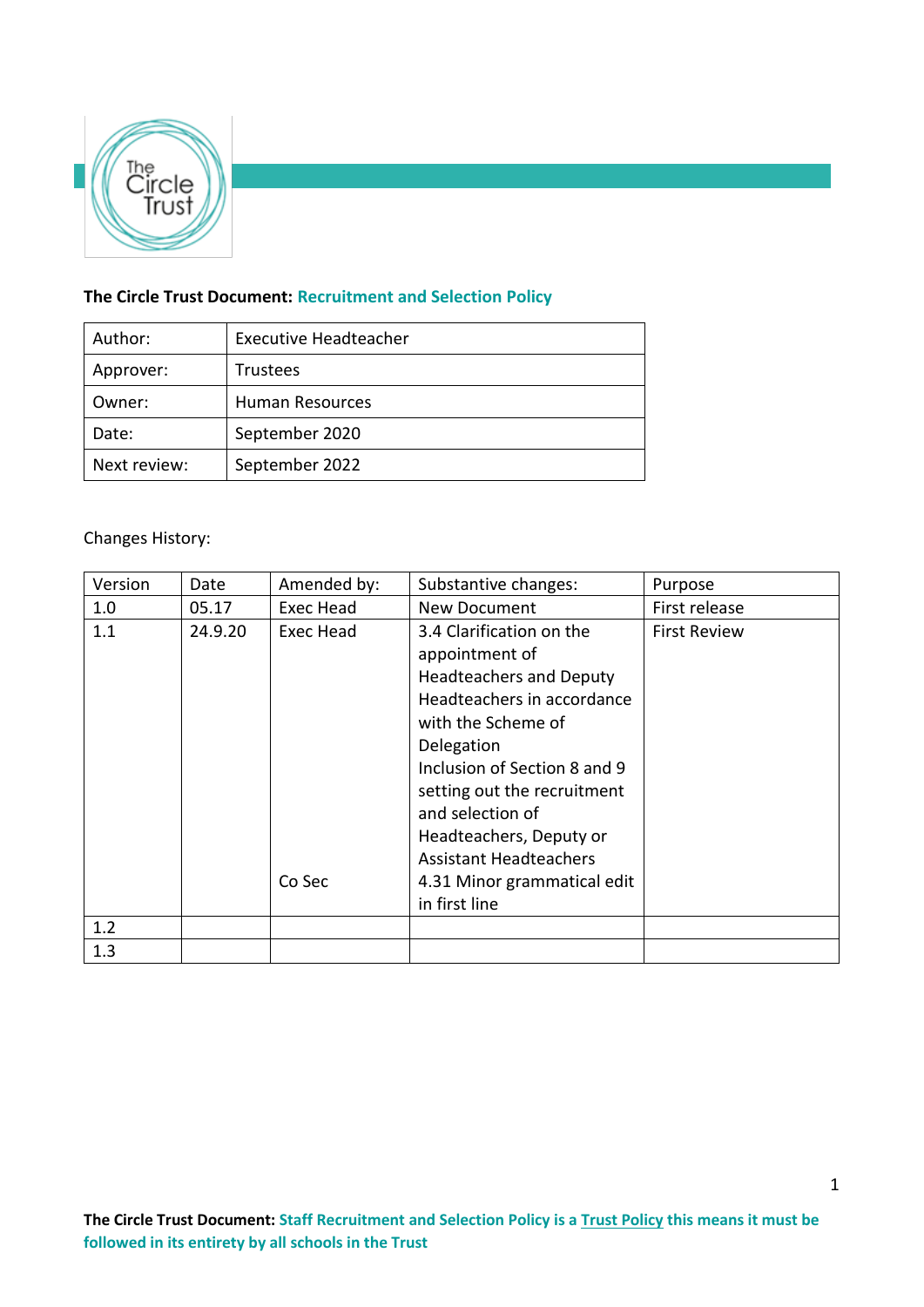## **Purpose of the Policy**

The Circle Trust is committed to attracting, selecting and retaining employees who will successfully and positively contribute to improving the educational outcomes for children and young people. This policy sets out the procedures for the recruitment and selection of staff.

## **1 Introduction**

- 1.1 The Circle Trust is committed to safeguarding and promoting the welfare of children and young people and expects all staff and volunteers to share in this commitment. This policy has been produced in line with the "Keeping children safe in education" statutory guidance document which came into force in July 2015 and is update annually. This policy aims to ensure both safe and fair recruitment and selection is conducted at all times. Making safeguarding and promoting the welfare of children an integral factor in recruitment and selection is an essential part of creating safe environments for children.
- 1.2 The Circle Trust ensures that all applicants will receive fair treatment and members of staff will be recruited on the knowledge, experience and skills needed for the job.
- 1.3 All posts will be advertised.
- 1.4 Selection should be based on a completed application form, an interview carried out by a panel with at least two members. Where at least one panel member must have received Safer to Recruitment training [here.](http://www.nspcc.org.uk/what-you-can-do/get-expert-training/safer-recruitment-education-course/) As well as two satisfactory references.
- 1.5 The Equality Act makes it a requirement and The Circle Trust is committed to make reasonable adjustment to the recruitment process if an applicant makes the employer aware that they have a disability.

## **2 The Aims and Objectives of the Recruitment and Selection policy**

- 2.1 This policy aims to:
	- To ensure that the safeguarding and welfare of children and young people occurs at each stage of the recruitment and selection process The Circle Trust Safeguarding Policy [here](https://thecircletrust.sharepoint.com/:w:/g/EVwNbqbyLzZPje70ok-jpCoBblTV9vlXEafe7zeDjgYmXg?e=PXH87e)
	- To ensure a consistent and equitable approach to the appointment of all staff
	- To ensure all relevant equal opportunities legislation is adhered to and that appointees are not discriminated against on the grounds of race, nationality, sex, religion or belief, age, disability, marriage and civil partnership, sexual orientation, gender reassignment or pregnancy and maternity.
- 2.2 These aims and objectives will be achieved by:
	- Following this policy and all associated procedures
	- Providing correct information and training
	- Maintaining effective communication and the active involvement of all staff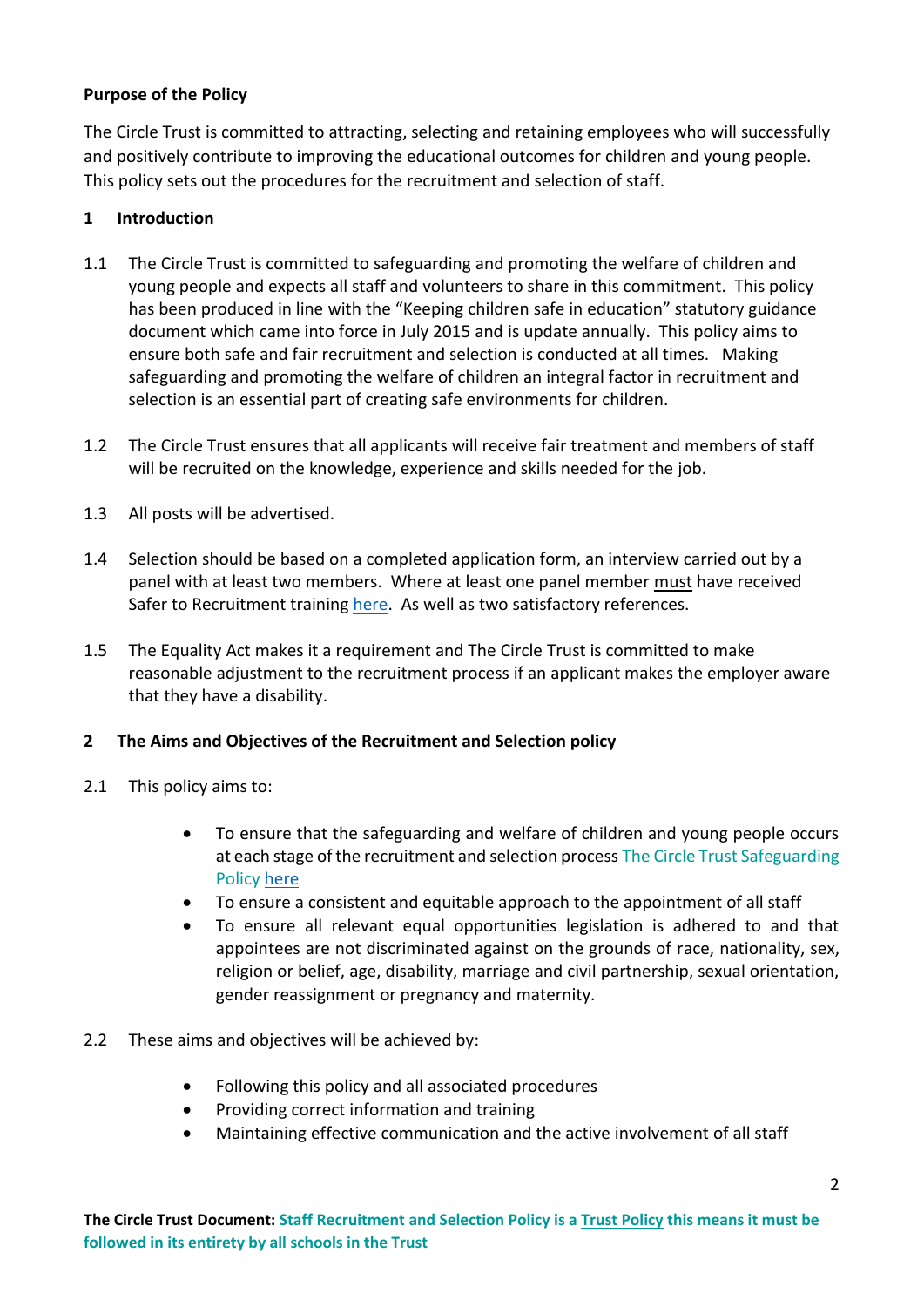## **3 The Benefits of good recruitment and selection**

- 3.1 Effective recruitment and selection procedures and adds value to the Trust supporting the core values by:
	- Attracting and retaining staff who are driven to improve the educational outcomes for children and young people
	- Efficient and effective use of time and finance e.g. reducing the cost of the recruitment by retaining the highest quality staff
	- Protecting and indeed enhancing the Trust's reputation
- 3.2 The Trustees have a fundamental role to:
	- Agree the recruitment and selection policy ensuring the policy is in line with The Circle Trust's core values
	- Regularly review the recruitment and selection policy approve changes or improvements to key elements of its processes and procedures
	- Appoint the Executive Headteacher and other senior Trust staff including but not limited to the Chief Operations Officer and Director(s) of School Improvement
	- Ratify the appointment of Headteachers
- 3.3 The Executive Headteacher will:
	- Operationally adhere to the recruitment and selection policy
	- Establish the infrastructure to implement the recruitment and selection policy
	- On behalf of the Trustees lead and facilitate the recruitment and selection procedures for all Headteachers with the Local Advisory Board and all members of staff working solely or mainly for The Circle Trust
	- Be responsible for the Single Central Record for all employees solely or mainly working for The Circle Trust
	- Monitor and review the implementation of the recruitment and selection policy
- 3.4 The Local Advisors will:
	- With the Executive Headteacher participate and support the plan and preparation of a Headteacher's appointment
	- Participate and appoint with Trustees the Headteacher of their school
	- Ensure the Executive Headteacher is consulted regarding the appointment of a Deputy Headteacher
- 3.5 A Headteacher will:
	- Operationally adhere to the recruitment and selection policy
	- Appoint all teachers and support staff with the exception of the role of Deputy Headteacher
	- Be responsible for the Single Central Record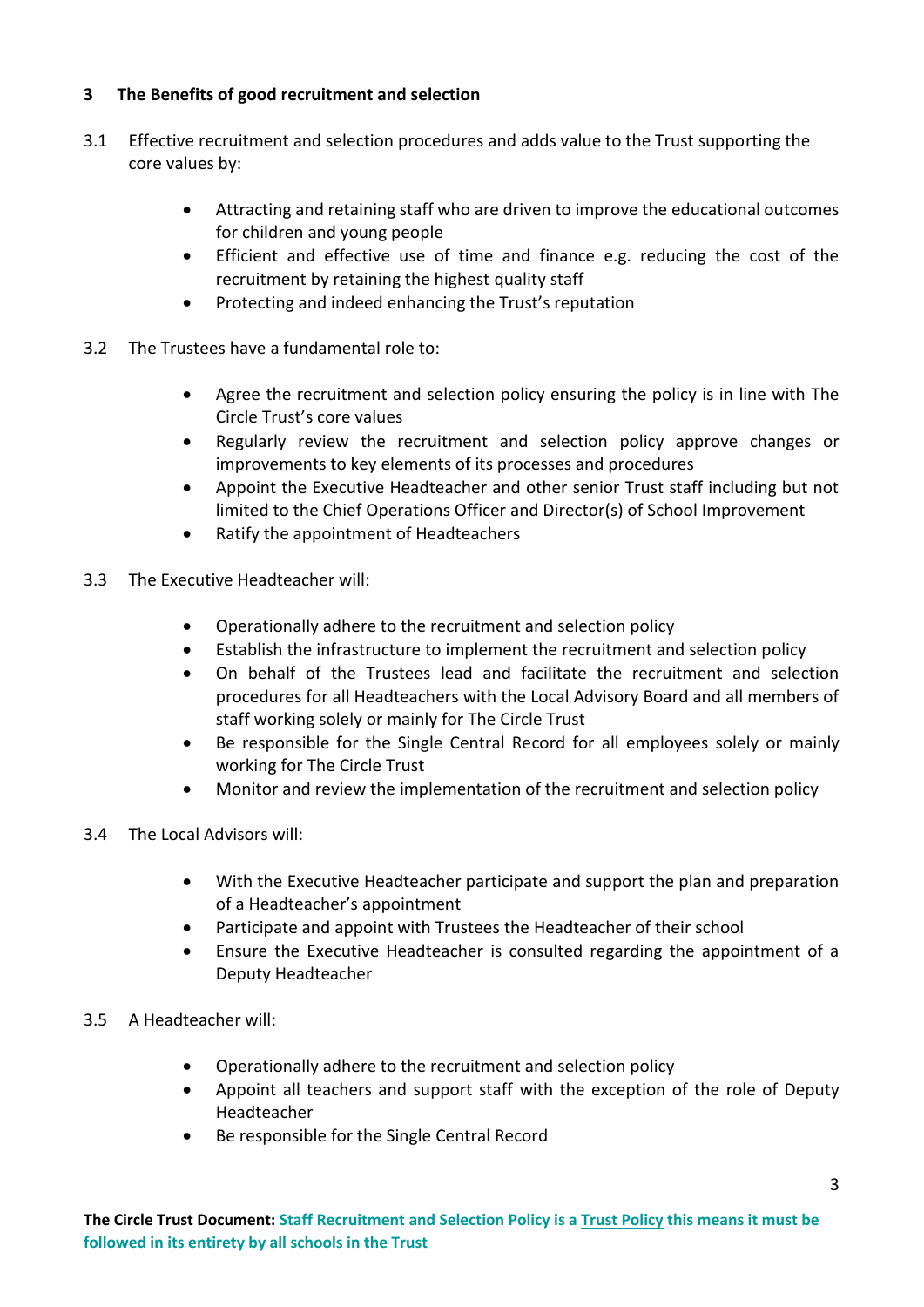#### **4 Recruitment process**

- 4.1 The objective of the recruitment process is to attract, select and retain staff who will successfully and positively contribute to the future development of the school and to deter, reject and identify people who might abuse children
- 4.2 The first experience an individual has is important, therefore the experience should be positive and all those responsible for recruiting should:
	- Leave a positive image with unsuccessful applicants who may currently be involved in the school or customers of the LA or future employees.
	- Give successful applicants a clear understanding of the post and what is expected of them
	- Reduce the risk of a bad selection decision that can be expensive and may cause line management problems in the future or may not meet the Trust's commitment to safeguard children.
- 4.3 All schools in The Circle Trust will include in adverts:

'This school is committed to safeguarding and promoting the welfare of children and young people and expects all staff and volunteers to share in this commitment. The successful applicant will be required to undertake an Enhanced Disclosure via the DBS'

- 4.4 All schools in The Circle Trust will use the Trust's common application form. Curriculum vitae drawn up by applicants in place of an application form must not be accepted.
- 4.5 An accurate job description and person specification is required for all posts.
- 4.6 The purpose of seeking references is to obtain objective and factual information to support appointment decisions. They should always be sought and obtained directly from the referee.
- 4.7 References should be sought on all short listed candidates, and should be obtained before interview but after shortlisting so that any issues of concern they raise can be explored further with the referee, and taken up with the candidate at interview. In exceptional circumstances it might not be possible to obtain references prior to interview, either because of delay on the part of the referee, or because a candidate strongly objects to their current employer being approached at that stage, but that should be the aim in all cases.
- 4.8 Open references and testimonials, i.e. "To Whom It May Concern" must not be accepted. Agreed references which have resulted from a settlement agreement will be carefully scrutinised.
- 4.9 In any case where two references have not been obtained on the preferred candidate before interview, the school must ensure that it receives and scrutinises them, and any concerns are resolved satisfactorily, before the person's appointment is confirmed.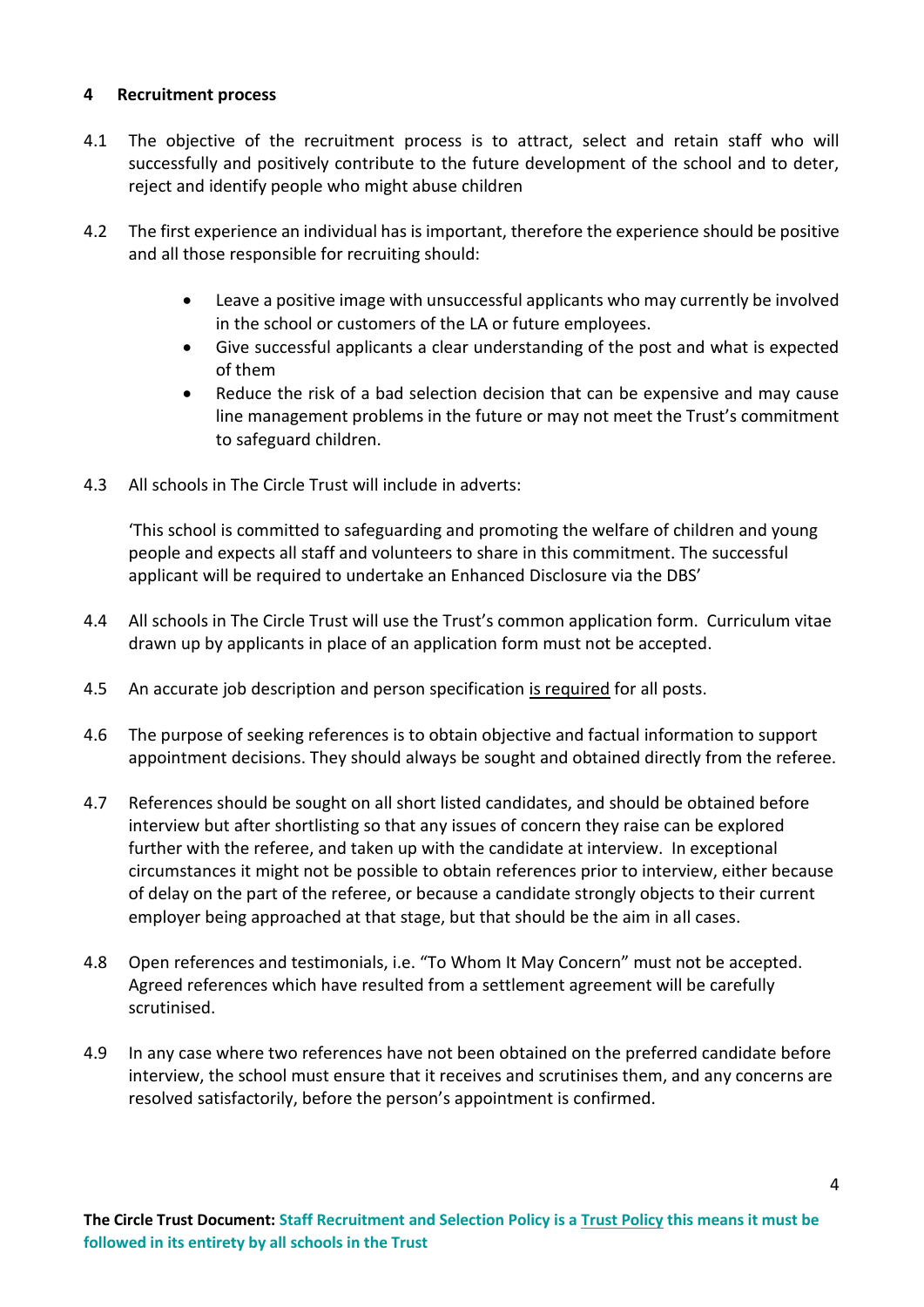- 4.10 On receipt references should be checked to ensure that all specific questions have been answered satisfactorily. If all questions have not been answered or the reference is vague or unspecific, the referee should be telephoned and asked to provide written answers or amplification as appropriate.
- 4.11 The information given should also be compared with the application form to ensure that the information provided about the candidate and his/her previous employment by the referee is consistent with the information provided by the applicant on the form. Any discrepancy in the information should be taken up with the applicant.
- 4.12 Any information about past disciplinary action or allegations should be considered in the circumstances of the individual case.
- 4.13 If an applicant is not currently employed in a role working with children, but has done so in the past, it is required that a reference is requested from the school/education establishment they were last employed in and reasons for leaving.
- 4.14 The Headteacher is only able to ask about a candidate's health and attendance at work following a job offer being made. A follow-on reference request for this purpose is recommended.
- 4.15 All candidates should be assessed equally against the criteria contained in the person specification without exception or variation.
- 4.16 The interview should assess the merits of each candidate against the job requirements, and explore their suitability to work with children. The selection process for people who will work with children should always include a face-to-face interview even if there is only one candidate.
- 4.17 In addition to the arrangements for interviews time and place, directions to the venue, membership of the interview panel - the invitation should explain to candidates about how the interview will be conducted.
- 4.18 All candidates should be instructed to bring with them documentary evidence of their identity that will satisfy DBS requirements, i.e. either a current driving licence or passport including a photograph, or a full birth certificate, plus a document such as a utility bill or financial statement that shows the candidate's current name and address, and where appropriate change of name documentation.
- 4.19 A copy of the documents used to verify the successful candidate's identity and qualifications must be kept for the personnel file. The photocopy of any original document must be signed and dated by the person viewing it noting that they certify this is a true copy of the original.
- 4.20 Although it is possible for interviews to be conducted by a single person it is not recommended. It is better to have a minimum of two interviewers, and in some cases, e.g. for senior or specialist posts, a larger panel might be appropriate. A panel of at least two people allows one member to observe and assess the candidate, and make notes, while the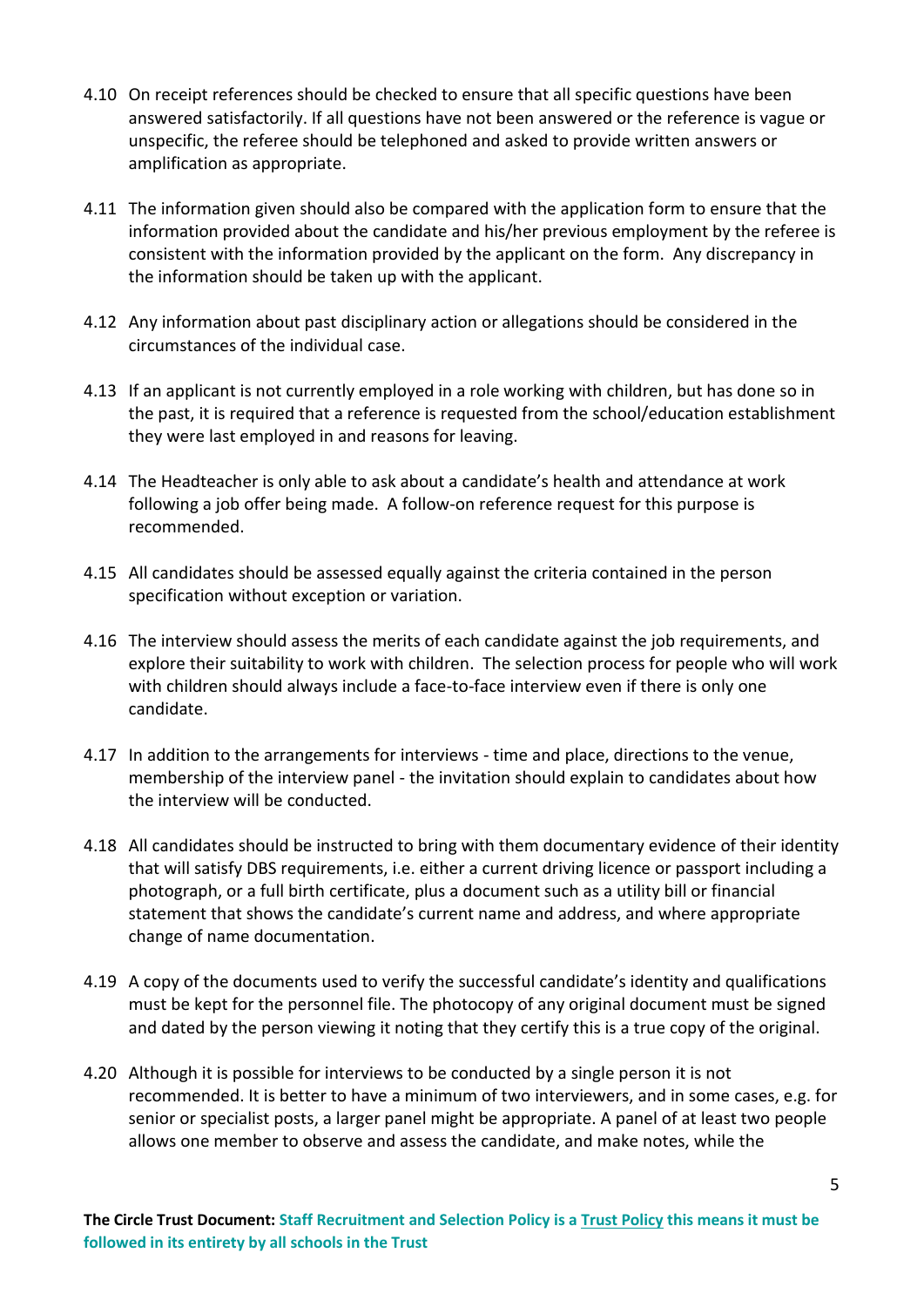candidate is talking to the other. It also reduces the possibility of any dispute about what was said or asked during the interview.

- 4.21 The members of the interview panel should
	- Have the necessary authority to make decisions about appointments
	- Be appropriately trained, (one member of interview panels in schools must have undertaken safer recruitment training)
	- Meet before the interviews to: reach a consensus about the required standard for the job to which they are appointing
	- Consider the issues to be explored with each candidate and who on the panel will ask about each of those
	- Agree their assessment criteria in accordance with the person specification
- 4.22 Where a candidate is known personally to a member of the selection panel it should be declared before shortlisting takes place. It may then be necessary to change the selection panel to ensure that there is no conflict of interest and that equal opportunities principles are adhered to.
- 4.23 In addition to assessing and evaluating the applicant's suitability for the particular post, the interview panel should also explore:
	- The candidate's attitude toward children and young people
	- His/her ability to support the authority/establishment's agenda for safeguarding and promoting the welfare of children
	- Gaps in the candidate's employment history
	- Concerns or discrepancies arising from the information provided by the candidate and/or a referee
	- Ask the candidate if they wish to declare anything in light of the requirement for a DBS check
- 4.24 If, for whatever reason, references are not obtained before the interview, the candidate should also be asked at interview if there is anything s/he wishes to declare/discuss in light of the questions that have been (or will be) put to his/her referees.
- 4.25 It is a requirement that references are obtained and scrutinised before a person's appointment is confirmed and before s/he starts work.
- 4.26 All copies of any notes relating to your shortlisting and interview decisions must be retained for at least 6 months.
- 4.27 An offer of appointment to the successful candidate should be conditional upon:
	- The receipt of at least two satisfactory references
	- Verification of the candidate's identity
	- Verification of the candidate's medical fitness
	- Verification of qualifications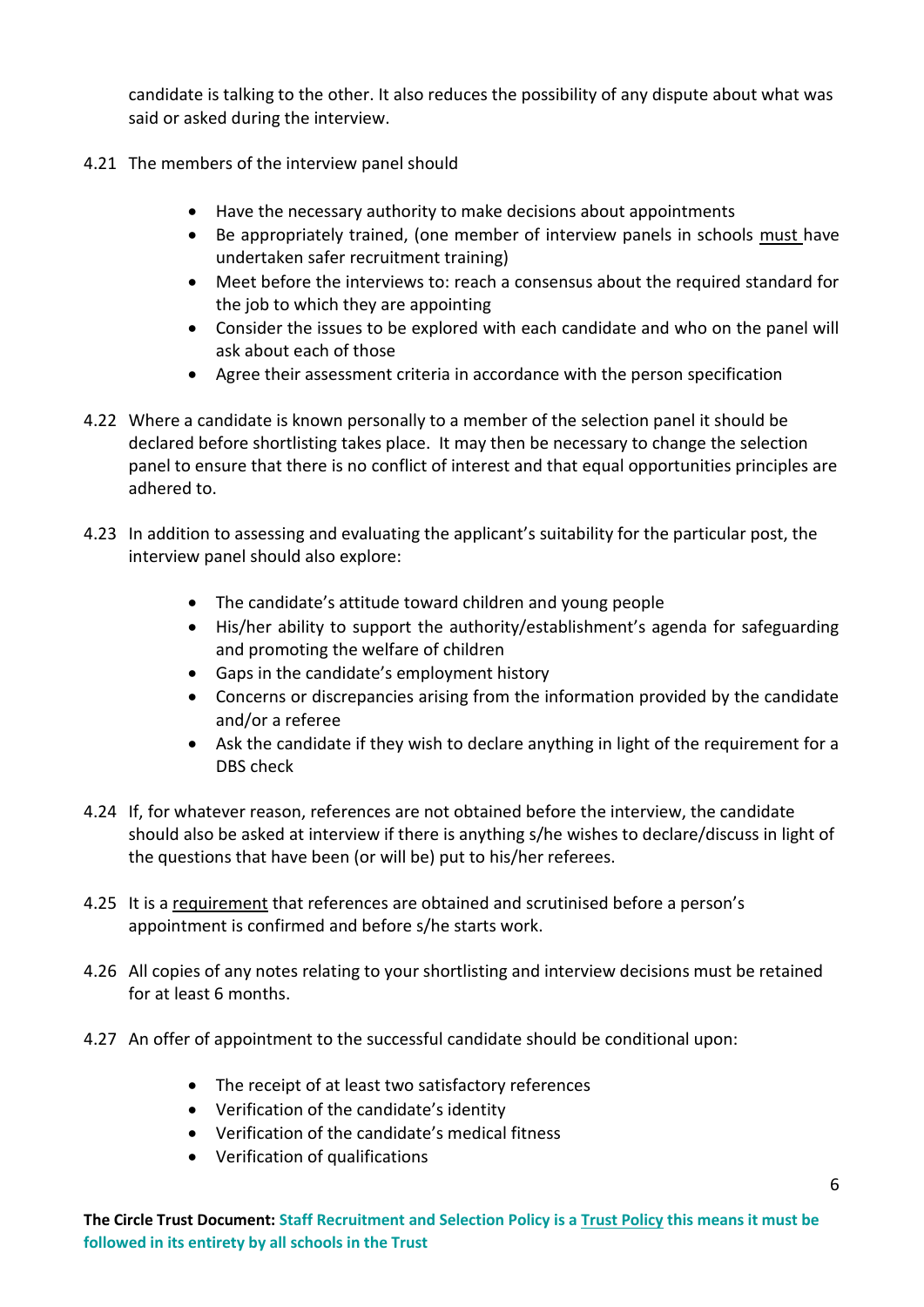- Verification of professional status where required e.g. QTS status (unless properly exempted), NPQH where required by school;
- A prohibition from teaching check for teaching posts (successful candidates holding QTS who are being appointed to TA roles or similar should be advised if a prohibition check is to be carried out on them)
- A check of the Children's Barred List as part of a satisfactory DBS Enhanced **Disclosure**
- A declaration from the candidate that they are not disqualified under the Childcare (Disqualification) Regulations 2009 – only applies to certain posts contains further guidance
- For teaching posts, verification of successful completion of statutory induction period (applies to those who obtained QTS after 7 May 1999); and, or non teaching posts satisfactory completion of the probationary period.
- Verification of eligibility to work in the UK
- Further checks on people living or working outside the UK
- A section 128 check for managers in academies and Free schools see
- 4.28 All checks should be: documented and retained on the personnel file (subject to certain restrictions on the retention of information imposed by DBS Code of Practice. Schools do not have to keep copies of DBS certificates in order to fulfil the duty of maintaining the single central record.
- 4.29 The photocopy of documents used to check identity and/or the right to work must be signed and dated by the person who has seen the originals noting that they can certify that the originals were seen by xxx person on y date.
- 4.30 If there are serious concerns about an applicant's suitability to work with children, the facts should be reported to the police and/or the Disclosure and Barring Service.
- 4.31 All staff members should undergo an induction process in order to be made aware of systems within their school or college which support safeguarding and these should be explained to them as part of staff induction. This should include:
	- the child protection policy;
	- the code of conduct and
	- the role of the designated safeguarding lead.

All new staff must be provided with and read Part one of Keeping Children Safe in Education which is available at: [https://www.gov.uk/government/publications/keeping-children-safe](https://www.gov.uk/government/publications/keeping-children-safe-in-education--2)[in-education--2](https://www.gov.uk/government/publications/keeping-children-safe-in-education--2)

## **5 Volunteers**

5.1 Volunteers are also seen by children as safe and trustworthy adults, and when the school is actively seeking Local Advisors and other volunteers, and is considering candidates about whom it has little or no recent knowledge, it should adopt the same recruitment measures as it would for paid staff. In other circumstances, e.g. where a volunteer's role will be "one -off"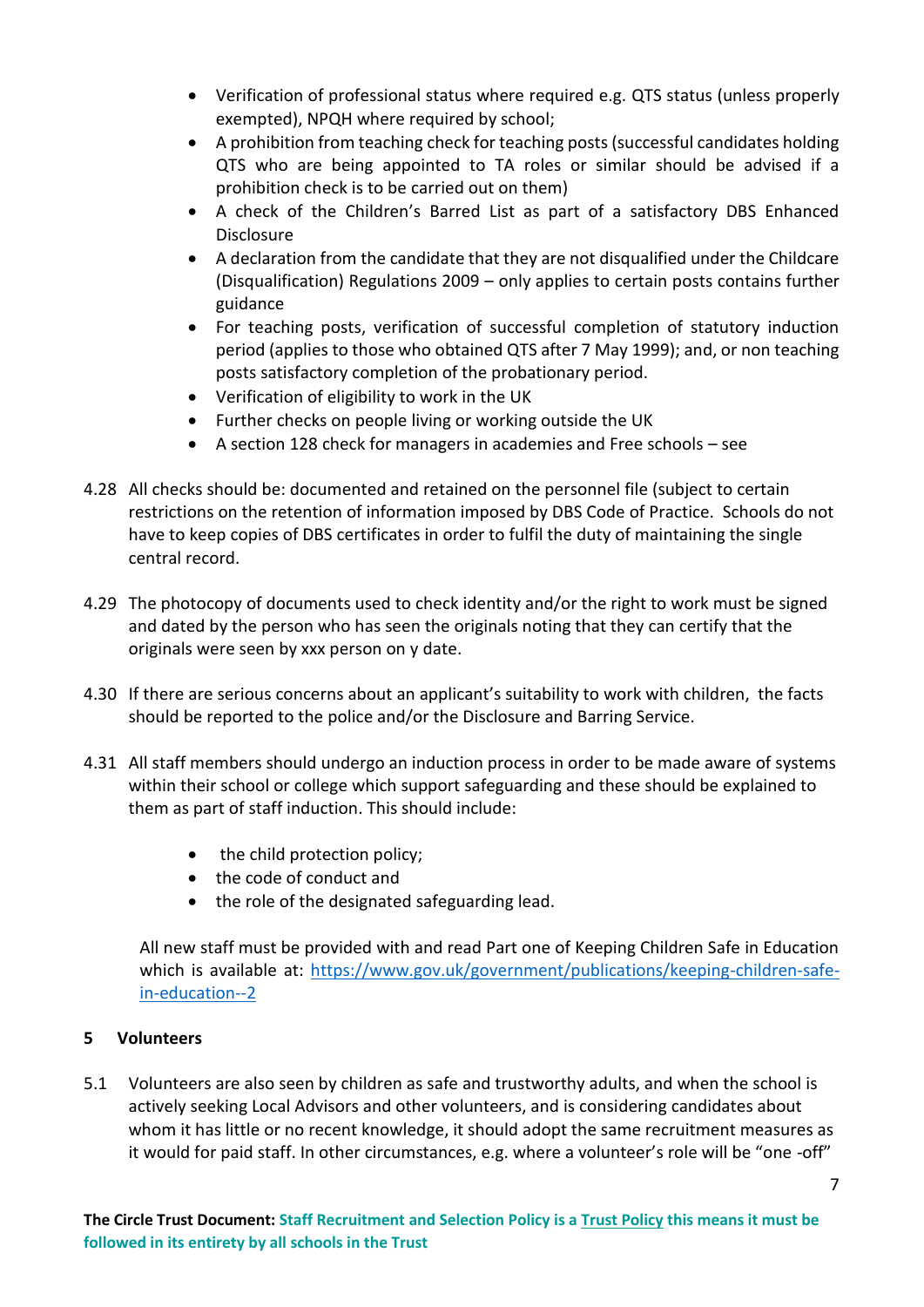- accompanying teachers and pupils on a day outing, helping at a concert or school fete, those kind of measures would be unnecessary provided that the person is not to be left alone and unsupervised in charge of children. Where volunteers recruited by another organisation work in a school, e.g. sports coaches from a local club, the school should obtain assurance from that organisation that the person has been properly vetted.

#### **6 Agency/Supply Teachers**

- 6.1 It is important thorough checks are made on anybody who will be working in a school, both to prevent unsuitable people from gaining access to children and to maintain the integrity of the teaching profession.
- 6.2 Schools must have written confirmation that the agency has carried out the necessary checks. Schools using teacher recruitment apps should be particularly careful that the necessary checks have been done and if in doubt should carry out further checks themselves.
- 6.3 Where a teacher is directly employed following a period of agency working it is essential that the school carries out all of the checks normally conducted on a new employee.

#### **7 Employees transferring from one school in The Circle Trust to another school in the Trust**

7.1 The new school must complete all recruitment checks, assumptions must not be made that the previous school's checks can be accepted by the new school. It is possible to accept a DBS check from another school in The Circle Trust if there has not been a break in employment of more than 3 months.

#### **8 Appointment of a Headteacher**

- 8.1 The Local Advisory Board must inform the Executive Headteacher and Chair of Trustees on the receipt of a Headteacher's resignation.
- 8.2 The Executive Headteacher will convene an extraordinary meeting of the Local Advisory Board and develop with all Local Advisors the recruitment and selection process for a new Headteacher.
- 8.3 The interview process of a Headteacher must include at least the Chair of the Local Advisory Board and two other Local Advisors and at least one Trustees as well as the Executive Headteacher.
- 8.4 The Executive Headteacher will facilitate and lead all parts of the recruitment and selection process.
- 8.5 The appointment of a new Headteacher must be ratified by Trustees.